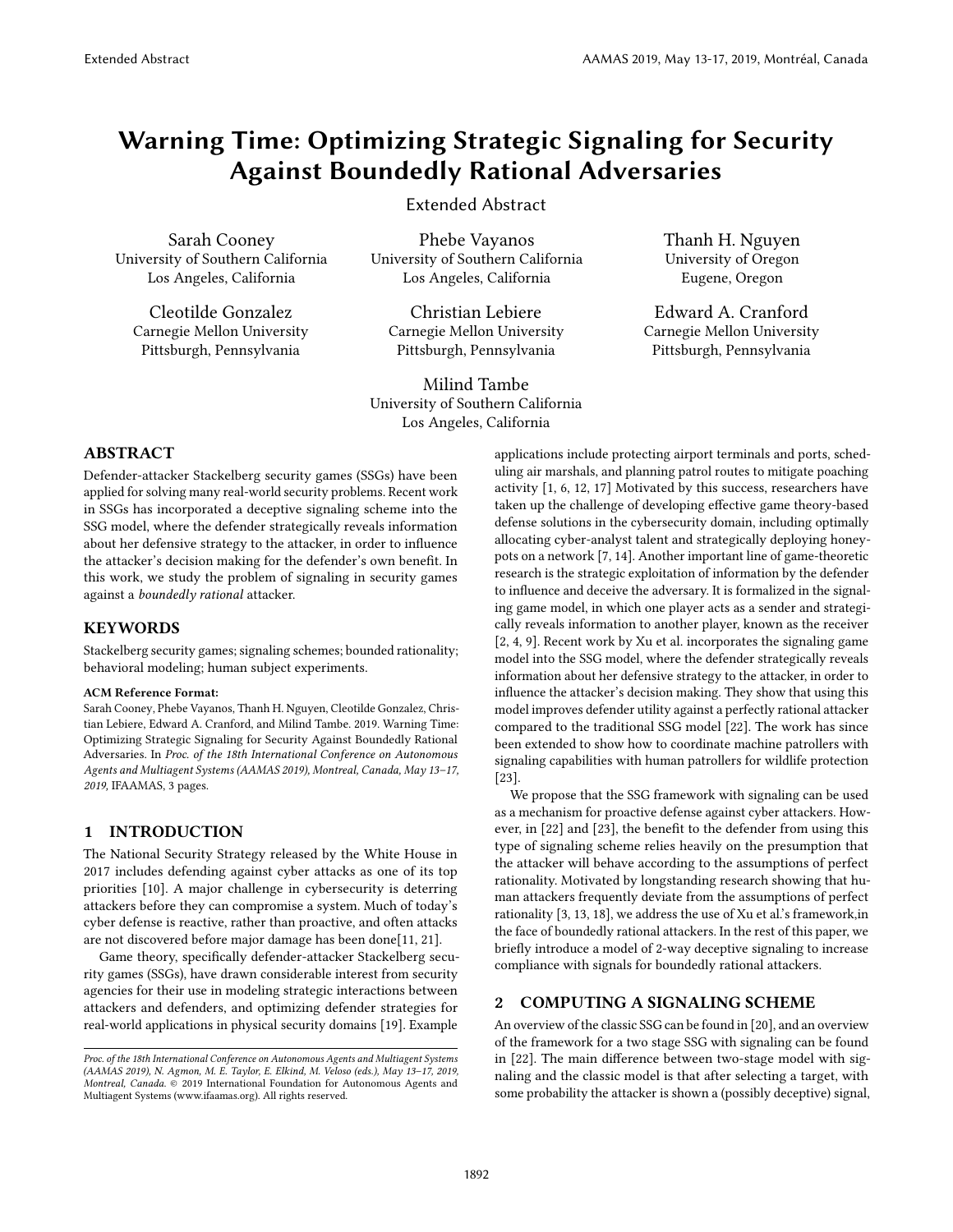<span id="page-1-11"></span>

Figure 1: The signaling scheme for a target  $t$ .

stating the target is being protected. (For instance, a sign at the airport indicating extra security checks are occurring.) He then has the choice to continue attacking to or withdraw, which yields a utility of zero to both parties. The goal is to cause the adversary to withdraw his attack upon seeing a signal, even if he knows the target is not always covered when a signal says it is. We will let  $T = \{t_1, t_2, \ldots, t_n\}$  be the set of targets the defender is aiming to protect, and denote by  $z = \{z_t\}$  a *mixed* strategy of the defender in which  $z_t \in [0, 1]$  is the defender's coverage probability at target *t* [\[15\]](#page-2-9). In particular, we have  $\sum_t z_t = K$  where *K* is the number of defender resources, and  $K < T$ . A Signaling Scheme with respect to t consists of probabilities  $(p_t, q_t)$  with  $0 \le p_t \le z_t$  and  $0 \le a_t \le 1-z_t$ , such that  $p_t$  and  $q_t$  are the probabilities of showing  $0 \le q_t \le 1-z_t$ , such that  $p_t$  and  $q_t$  are the probabilities of showing a signal given that  $t$  is currently covered and uncovered, respec-tively. Figure [1](#page-1-11) illustrates the signaling scheme for a target  $t$ . A signaling scheme tells the defender how often to warn the attacker, when (1) the warning is true  $(p_t)$ , and (2) it is false  $(q_t)$ . Intuitively, it is the optimal combination of bluffing and truth telling to ensure the attacker always believes the bluff.

It is of note, under the signaling scheme given by [\[22\]](#page-2-5), hereafter referred to as the peSSE signaling scheme, if overall attacker expected utility  $(z_t U_a^c(t) + (1 - z_t)U_a^u(t))$  is greater than zero for all t, then  $p_t = z_t$  [\[22\]](#page-2-5). We call this type of model in which  $p_t = z_t$ 1-way deception, because we only deceive the adversary when a warning is shown. When a warning is not shown, it is always true that the target is uncovered. Thus, when no signal is shown the adversary can attack with impunity, resulting in a certain loss for the defender.

Human subject experiments, using an online game based on the scenario of an inside attacker as described in [\[5\]](#page-1-12), show that boundedly rational attackers frequently ignore signals and continue attacking under the peSSE signaling scheme. Therefore, we introduce a 2-Way Deception signaling scheme that adds uncertainty when no signal is shown and lowers the overall frequency of signaling by proportionally decreasing  $p_t$  and  $q_t$ . Decreasing  $p_t$  yields  $p_t < z_t$ , which adds deception when there is no signal, hence the name  $2\pi u$  deception. We briefly describe two  $2\pi v$  signaling name 2-way deception. We briefly describe two 2-way signaling scheme algorithms.

Generalized 2-Way Signaling. This type of scheme uniformly reduces the frequency of signaling across all targets, and serves as a baseline for 2-way signaling. To compute the signaling scheme, we set  $p_t = fz_t$ , for some  $f \in [0, 1]$  and then solve for  $q_t$ .<br> *Rehavioral Modeling-Rased Signaling There is a long h* 

Behavioral Modeling-Based Signaling There is a long history of research on improving defender performance against boundedly rational attackers in security games via behavioral models of the adversary to predict the likelihood he will choose each target. Some

such models draw on insights from such as quantal response and subjective utility [\[16,](#page-2-10) [24\]](#page-2-11), while more recent techniques involve the use of historical data and machine learning techniques [\[8\]](#page-1-13). Thus, we also turn to modeling the behavior of the attacker to improve defender performance against boundedly rational adversaries. However, rather than model the choice of target, we model the attacker's behavior with regard to signaling. For example, using data from the peSSE and a generalized 2-way signaling experiment, we learned a logistic regression model for each of the four sets of targets in our experiment. We used four features of the target—attacker reward  $(U_a^u)$ , attacker penalty  $(U_a^c)$ , and coverage probability  $z_t$ , all held constant, and the frequency of signaling, which is defined as  $p_t + q_t$ —to predict the probability a subject will attack the given target if shown a signal. We used the iterative method described in  $[24]$  to find the signaling scheme that maximizes the defender's expected utility, which is a non-linear, non-convex expression. Other potential models to explore in future work include support vector machines, classification trees, and neural networks.

#### ACKNOWLEDGMENTS

This research was sponsored by the Army Research Office and accomplished under Grant Number W911NF-17-1-0370.

#### REFERENCES

- <span id="page-1-2"></span>[1] Bo An, James Pita, Eric Shieh, Milind Tambe, Chris Kiekintveld, and Janusz Marecki. 2011. GUARDS and PROTECT: Next generation applications of security games. ACM SIGecom Exchanges 10, 1 (2011), 31–34.
- <span id="page-1-6"></span>[2] Pierpaolo Battigalli. 2006. Rationalization in signaling games: Theory and applications. International Game Theory Review 8, 01 (2006), 67–93.
- <span id="page-1-9"></span>[3] Renaud Chicoisne and Fernando Ordóñez. 2016. Risk Averse Stackelberg Security Games with Quantal Response. In International Conference on Decision and Game Theory for Security. Springer, 83–100.
- <span id="page-1-7"></span>[4] In-Koo Cho and David M Kreps. 1987. Signaling games and stable equilibria. The Quarterly Journal of Economics 102, 2 (1987), 179–221.
- <span id="page-1-12"></span>[5] Edward A Cranford, Christian Lebiere, Cleotilde Gonzalez, Sarah Cooney, Phebe Vayanos, and Milind Tambe. 2018. Learning about Cyber Deception through Simulations: Predictions of Human Decision Making with Deceptive Signals in Stackelberg Security Games. In 40th Annual Meeting of the Cognitive Science Society (CogSci 2018). 25–28.
- <span id="page-1-3"></span>[6] Fei Fang, Peter Stone, and Milind Tambe. 2015. When security games go green: Designing defender strategies to prevent poaching and illegal fishing. In Twenty-Fourth International Joint Conference on Artificial Intelligence.
- <span id="page-1-5"></span>[7] Andrew Fielder, Emmanouil Panaousis, Pasquale Malacaria, Chris Hankin, and Fabrizio Smeraldi. 2014. Game theory meets information security management. In IFIP International Information Security Conference. Springer, 15–29.
- <span id="page-1-13"></span>[8] Shahrzad Gholami, Sara Mc Carthy, Bistra Dilkina, Andrew Plumptre, Milind Tambe, Margaret Driciru, Fred Wanyama, Aggrey Rwetsiba, Mustapha Nsubaga, Joshua Mabonga, et al. 2018. Adversary models account for imperfect crime data: Forecasting and planning against real-world poachers. In Proceedings of the 17th International Conference on Autonomous Agents and MultiAgent Systems. International Foundation for Autonomous Agents and Multiagent Systems, 823– 831.
- <span id="page-1-8"></span>[9] Steven R Grenadier and Andrey Malenko. 2011. Real options signaling games with applications to corporate finance. The Review of Financial Studies 24, 12 (2011), 3993–4036.
- <span id="page-1-0"></span>[10] White House. 2017. National Security Strategy. (December 2017). Retrieved November 9, 2018 from [https://www.whitehouse.gov/wp-content/uploads/2017/](https://www.whitehouse.gov/wp-content/uploads/2017/12/NSS-Final-12-18-2017-0905.pdf) [12/NSS-Final-12-18-2017-0905.pdf](https://www.whitehouse.gov/wp-content/uploads/2017/12/NSS-Final-12-18-2017-0905.pdf)
- <span id="page-1-1"></span>[11] Mike Isaac and Sheera Frenkel. 2018. Facebook Security Breach Exposes Accounts of 50 Million Users. (28 September 2018). Retrieved November 9, 2018 from [https:](https://www.nytimes.com/2018/09/28/technology/facebook-hack-data-breach.html) [//www.nytimes.com/2018/09/28/technology/facebook-hack-data-breach.html](https://www.nytimes.com/2018/09/28/technology/facebook-hack-data-breach.html)
- <span id="page-1-4"></span>[12] Manish Jain, Jason Tsai, James Pita, Christopher Kiekintveld, Shyamsunder Rathi, Milind Tambe, and Fernando Ordónez. 2010. Software assistants for randomized patrol planning for the lax airport police and the federal air marshal service. Interfaces 40, 4 (2010), 267–290.
- <span id="page-1-10"></span>[13] Ryan Kendall. 2013. Behavioral Models of Competition: A Theoretical, Experimental, and Empirical Analysis. University of California, Irvine.